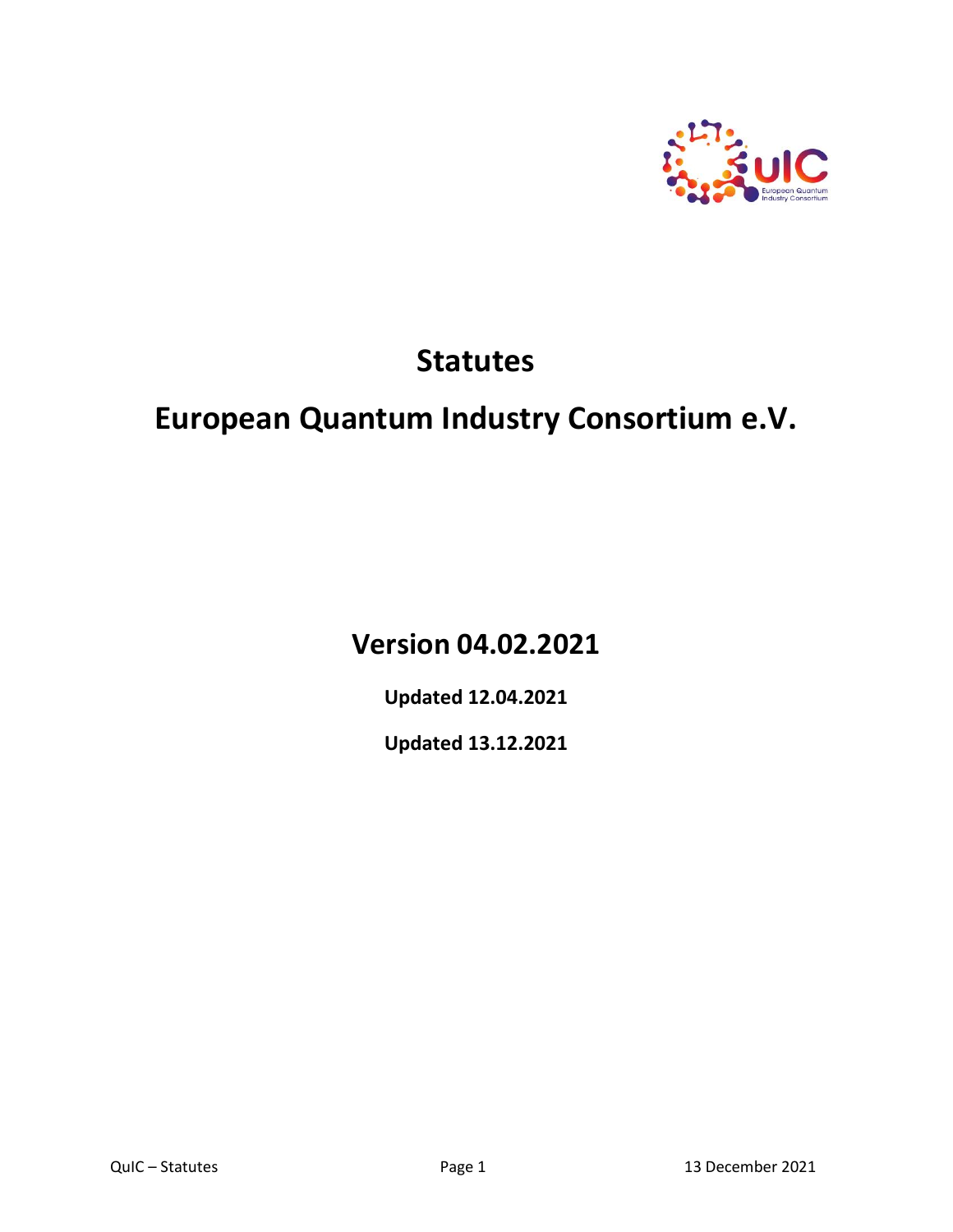#### **§ 1 Name, Registered Office, Fiscal Year**

- (1) The name of the Association is "European Quantum Industry Consortium" (QuIC). It is to be registered in the register of associations on the basis of an official German translation of these Statutes; after registration, its name will be "European Quantum Industry Consortium e.V.".
- (2) The Association has its registered office at 52425 Jülich, Germany.
- (3) The fiscal year of the Association is the calendar year.

#### **§ 2 Purpose, Objectives and activities**

- (1) The purpose of the Association is to promote science, research and innovation.
- (2) The exclusive and immediate purposes of the Association are non-for-profit. The purpose of these Statutes shall in particular be achieved by:

The objectives of the Association are to boost European Quantum Technologies, and to foster value creation for business, citizens and the environment. The Association aims at:

- (a) *boosting European industry competitiveness, societal wellbeing and environmental aspects to lead the world in researching, developing, innovating, and deploying Quantum Technologies;*
- *(b) promoting the market uptake of Quantum technologies, including products and services for professional, public and personal use;*
- *(c) establishing the European excellence in science and business in Quantum Technologies.*
- The Association shall carry out acts, take steps and commit to all activities that are deemed appropriate or useful in view of achieving its objectives. This may include:
- *(a) developing and coordinating strategic goals and roadmaps for research, development, innovation and deployment of European Quantum Technologies, and supporting their implementation;*
- *(b) cooperating with the European institutions and other stakeholders through relevant publicprivate partnerships and other strategic programmes; influencing framework programmes and funding instruments;*
- *(c) fostering industrial growth and competitiveness of Europe through innovative Quantum technologies products and services;*
- *(d) establishing a collaborative hub and a vibrant ecosystem for Quantum Technologies industry;*
- *(e) positioning Quantum Technologies products and services as key enablers for addressing Europe's societal and environmental challenges;*
- *(f) engaging in pre-standardisation activities, and collaborating with standardization bodies;*
- *(g) developing IP strategies to enable a competitive European Quantum Technologies industry;*
- *(h) determining education & skills workforce needs and professional profiles;*
- *(i) participating in projects and tenders if it serves the association objectives.*
- (3) In order to pursue the purpose, the Association may maintain commercial activities.
- (4) The Association acts without self‐interest; it does not primarily pursue its own financial interests.
- (5) Funds of the Association may only be used for the purposes set out in these Statutes. No benefits may be paid to Members out of the funds of the Association. Payments under contracts with Members to provide a particular service are not "benefits" in the meaning of the preceding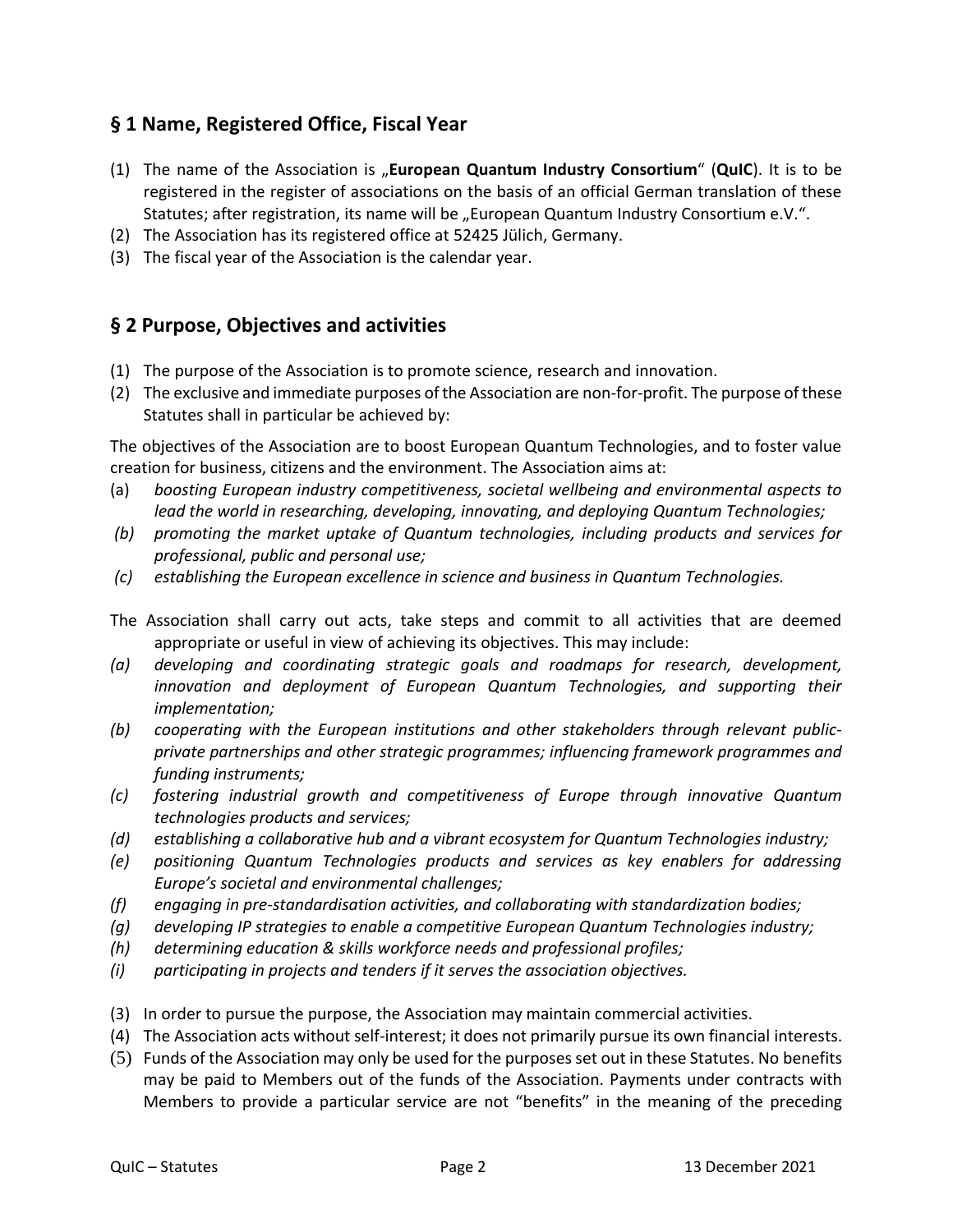sentence. No person shall benefit from expenditures that are not in keeping with the purpose of the Association or by being granted inappropriately high remuneration.

#### **§ 3 Membership and Application for Membership**

- (1) The Association has full Members and associate Members.
- (2) Membership is open to any legal entity with quantum-related Research & Development and/or commercial activities, and with their headquarters (controlling entity/body) in at least one of
	- a. the Member States of the European Union,
	- b. the UK,
	- c. Switzerland,
	- d. Liechtenstein,
	- e. Candidate States for membership of the European Union, or
	- f. Associated Countries having signed an association agreement under the Horizon Europe Regulation No 2021/695 or the Horizon 2020 Regulation No 1290/2013 and 1291/2013.
- (3) Full-Membership is open for industrial entities.
- (4) Other legal entities with quantum-related R&D (academic institutions, Research and Technology Organisations (RTOs)) are by default associate Members.
- (5) The General Assembly can grant exceptions with respect to the principles set out in paragraph 2, 3 and 4 above.
- (6) Rights and Obligations of the Members:
	- a) full-Members bear the following rights and have the following obligations: Rights:
		- 1. Attending the meetings of the General Assembly;
		- 2. Voting at the General Assembly;
		- 3. calling for an extraordinary General Assembly
		- 4. Proposing candidates and being elected at the Governing Board;
		- 5. Participating in activities of the Association;
		- 6. Resigning from the Association.

Obligations:

- 7. Paying the annual membership fees
- 8. Adhering to the Statutes, By-laws and decisions of the governing bodies
- 9. Notifying the Executive Team of any changes regarding the status of the Member, which could affect compliance with the membership criteria set out in this article.
- b) Associate Members bear the following rights and have the following obligations:

Rights:

- 1. Attending the meetings of the General Assembly as observers without voting rights;
- 2. Participating in the activities of the Association:
- 3. Resigning from the Association

Obligations:

- 4. Paying the annual membership fee;
- 5. Adhering to the Statutes, By-laws and all decisions of the governing bodies;
- 6. Notifying the Executive Team of any changes regarding the status of the Member, which could affect compliance with the membership criteria set out in this article.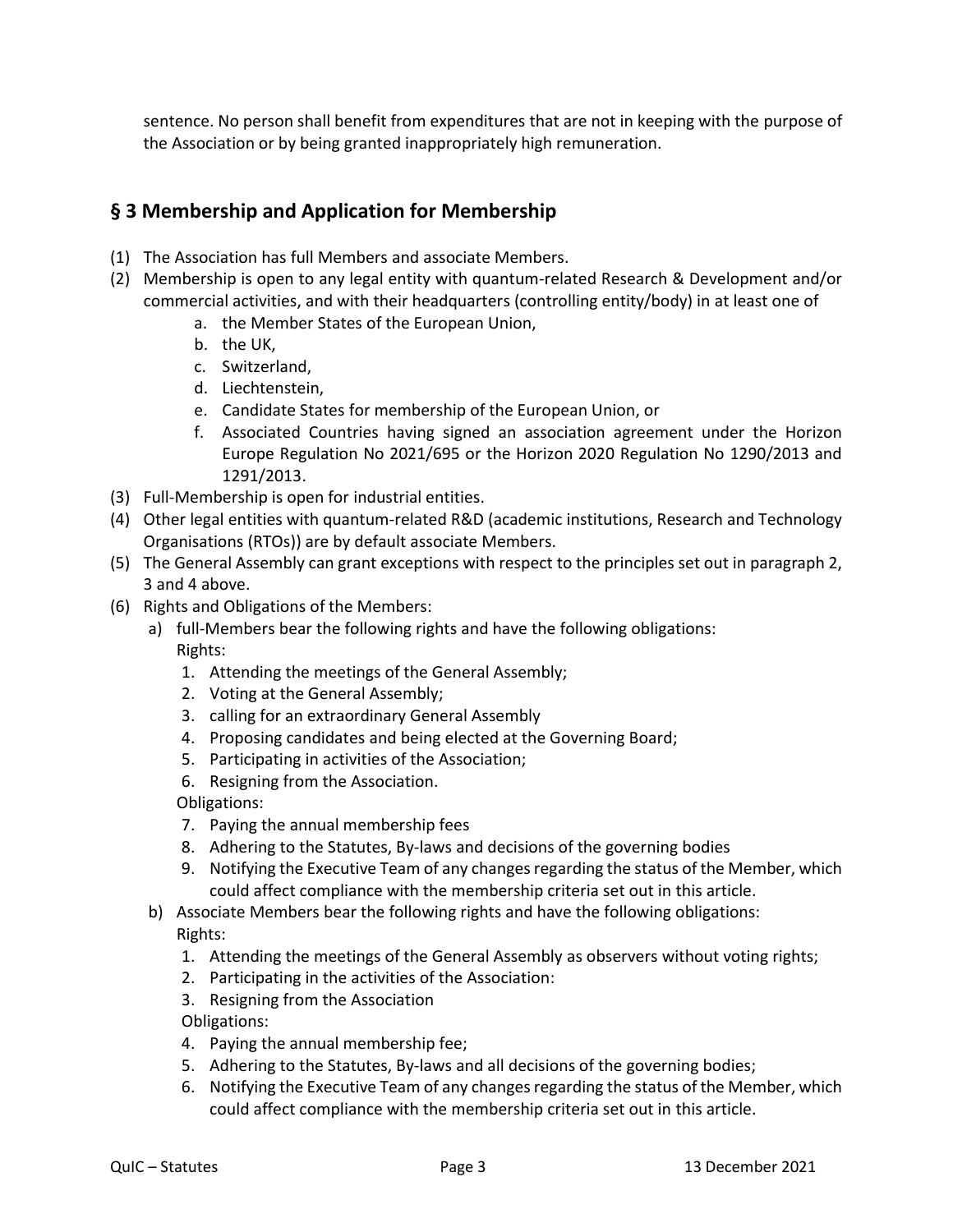- (7) Legal entities who are interested in becoming Members of the Association shall submit a written application to the Executive Director (§ 6). The application shall indicate whether the candidate applies for Full member or for Associate member. After a formal assessment regarding fulfilment of the eligibility criteria for Membership, the Governing Board may provisionally approve the application. It shall then submit the application to the General Assembly, which shall decide on the application at its next meetings by majority vote according to § 8 (10). The Membership shall be effective upon admittance by the General Assembly. There is no entitlement to admission.
- (8) By applying for membership, the Members acknowledge the content of the statutes and other Association regulations.
- (9) The Association shall not be held liable for the activities of its Members.

#### **§ 4 Termination of Membership**

- (1) Membership shall end by exclusion, by liquidation of the Member or by resignation from the Association.
- (2) Resignations shall be made in writing to the Executive Team. Notice of resignation may be given only to take effect at the end of a fiscal year, observing a notice period of two months.
- (3) A Member may be expelled from the Association by resolution of the Governing Board with immediate effect for important reasons if the important reason makes the continuation of membership unreasonable. Such an important reason exists in particular if the Member is in arrears with payment of its membership fees for more than six months despite a formal written reminder or if it negligently and deliberately damages the interests of the Association. The reasons for the exclusion by the Governing Board shall be stated in writing and sent to the Member concerned. The Member may appeal against the resolution to the General Assembly. The appeal shall be submitted to the Governing Board within one month following receipt of the resolution. Within one month after the appeal has been filed in accordance with the applicable deadline, the Governing Board shall convene the General Assembly, which shall take the final decision on the exclusion of the Member. The Member shall be notified of the decision by the Governing Board.
- (4) Members shall be excluded from the list of Members by resolution of the Governing Board if they no longer meet the Membership criteria pursuant to § 3.
- (5) The Member who sees its membership terminated by resignation, dissolution, liquidation, removal from the list of Members or otherwise, has no right whatsoever to the assets of the Association or to the membership fee already paid. Any fees due that are not already paid must be paid in full for the year that termination occurs.

#### **§ 5 Membership Fees**

- (1) Members shall be charged an annual membership fee.
- (2) The amount and payment terms of membership fees shall be determined annually by Governing Board in its last quarter meeting for the following fiscal year on the basis of membership fee regulations.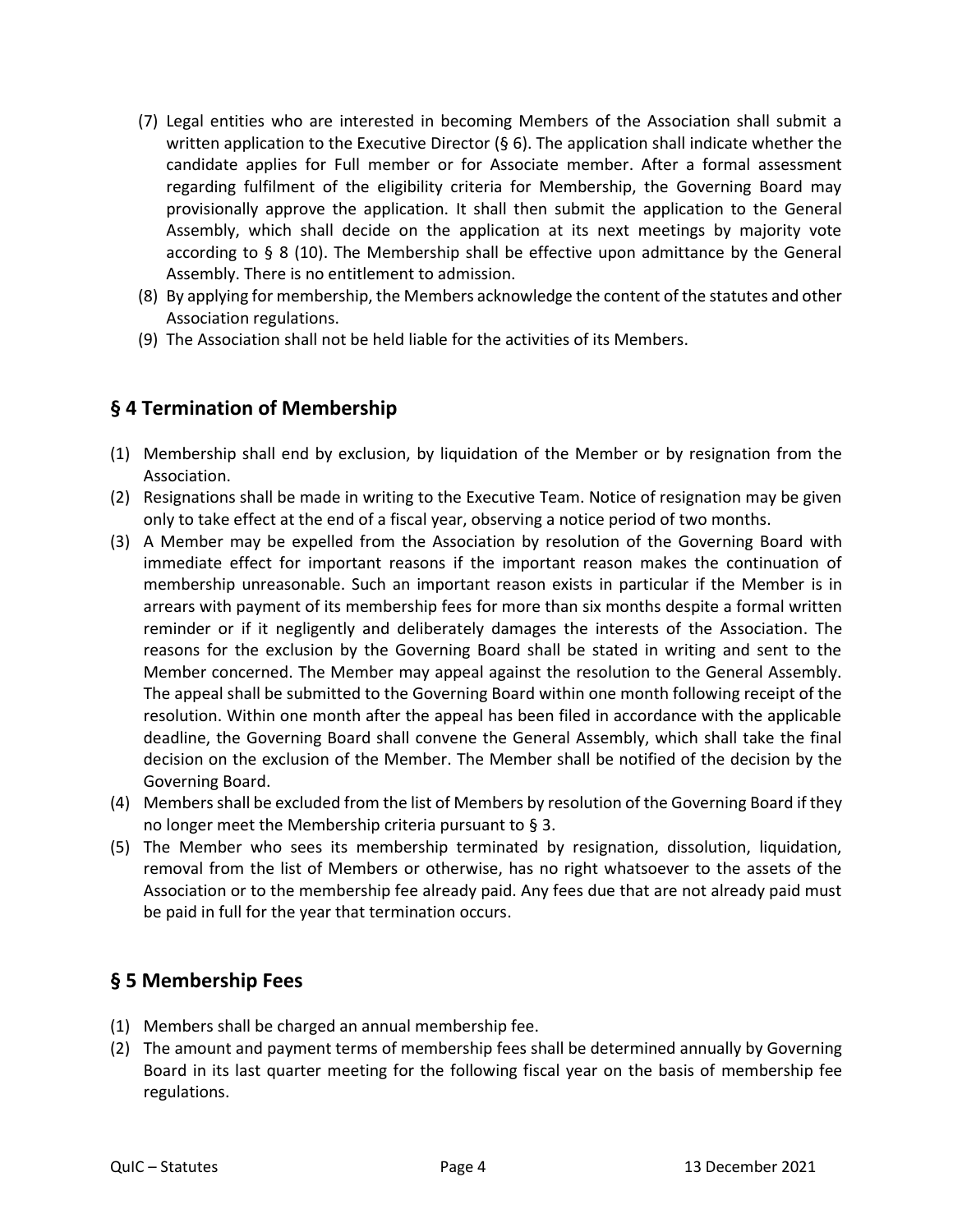(3) Insofar as the Association budget is not covered by membership fees, it shall be funded by apportionment to the Members on the basis of fair and transparent principles laid down in the membership fee regulations. Any expenditure beyond the agreed budget must be previously approved by the General Assembly. If this results in an additional levy upon Members, Members have the extraordinary right to resign from the Association with immediate effect.

#### **§ 6 Executive Team**

- (1) The Executive Team advises and supports the General Assembly and the Governing Board and coordinates the implementation of their decisions. It is responsible for the day-to-day management of the Association. It prepares the annual plan and annual budget for the Governing Board.
- (2) The Executive Team consists of an Executive Director and the Secretariat.
- (3) The Executive Director is appointed and dismissed by the Governing Board. He/she is mandated to manage the Association within the scope of the approved annual plan and annual budget. He/She may be given special power of representation, determined by the Governing Board.
- (4) Any member of the Governing Board can represent the Executive Director.
- (5) The Executive Team shall receive suitable remuneration for their activities.

#### **§ 7 Constituent Bodies of the Association**

The constituent bodies of the Association are the Governing Board and the General Assembly.

#### **§ 8 General Assembly**

- (1) The General Assembly is the ultimate Association Body. It is composed of all members of the association.
- (2) The General Assembly is responsible for the following issues:
	- a) Granting Membership in the Association;
	- b) Approving the budget and the annual plan drawn up by the Governing Board for the next fiscal year;
	- c) Approving the annual accounts of the association; Discharging the members of the Governing Board, the Chair, any Vice-Chair and the auditor(s), if any, from liability for the exercise of their mandate;
	- d) Accepting the annual report to be issued by the Governing Board; formally approving the actions of the Governing Board in the last fiscal year;
	- e) Appointing and dismissing members of the Governing Board, including the Chair, any Vice-Chair and the Treasurer;
	- f) Appointing the Auditor and, if needed, a deputy auditor according to  $\S 10(1)$ ;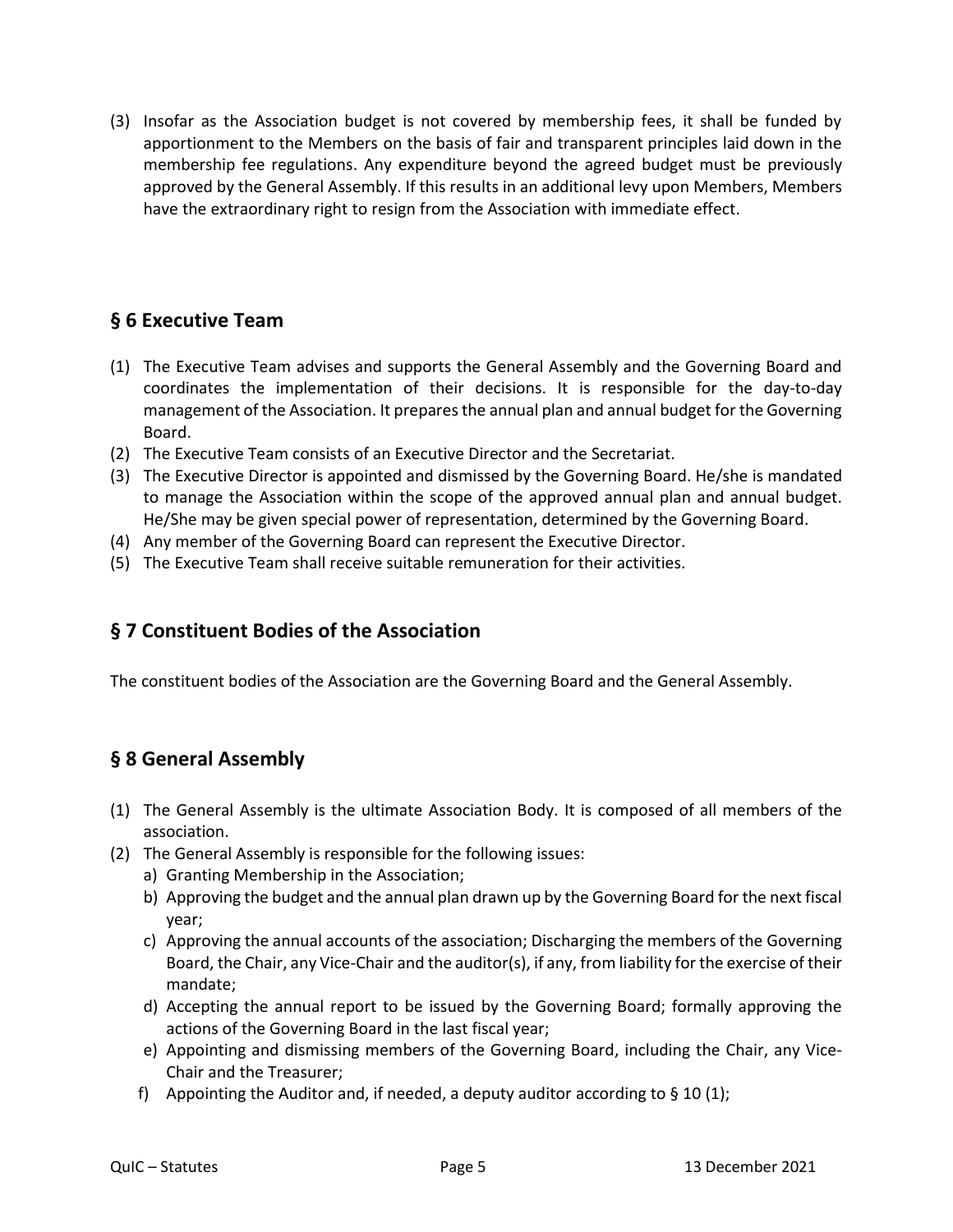- g) Granting and dismissing powers of representation to Governing Board officials and Executive Director;
- h) Passing resolutions on complaints against the exclusion of Members of the Association
- i) Passing resolutions to amend the Statutes and to dissolve the Association;
- j) all other tasks delegated to the General Assembly by law or elsewhere in the Statutes.
- (3) An ordinary meeting of the General Assembly shall be held at least once a year and it is expected that all members will attend. It shall be convened by the Chair of the Governing Board in text format, giving at least one-month advance notice and specifying the agenda. The notice period shall begin on the day following dispatch of the letter convening the meeting. The textual message convening the meeting shall be deemed received by the member if it is sent to the address last specified by the Member to the Association in writing.
- (4) An extraordinary meeting of the General Assembly shall be convened by the Chair of the Governing Board whenever deemed necessary in the interest of the Association, or if requested in writing by at least a third (1/3) of the full-Members, specifying the purpose and the reasons behind their request. A period of notice of at least 14 days from the date of dispatch (including electronic dispatch) shall apply.
- (5) The meetings of the General Assembly may also be held virtually, which must be specified accordingly in the textual message convening the meeting.
- (6) Meetings of the General Assembly shall be chaired by the Chair of the Governing Board or, if the latter is unavailable, by another member of the Governing Board. In the case of elections, an electoral committee may be elected by the General Assembly in order to chair the meeting for the duration of the ballot and the preceding discussion.
- (7) The method of voting shall be determined by the Chair of the Governing Board. The vote shall be made by written ballot if one third of the members present so request.
- (8) The General Assembly shall have a quorum if at least 50% of the voting rights are represented. Each full-Member pursuant to § 3 (1) shall have one vote at the General Assembly. Voting rights may be exercised by an authorised representative. The power of representation shall be substantiated in written format to the Executive Director prior to the meeting.
- (9) Each Member-representative has to pre-emptively declare his/her Conflict of Interest prior to a vote. Representatives of a Member with Conflict of Interest are excluded from voting and shall temporarly leave the meeting.
- (10) The General Assembly shall normally pass resolutions by simple majority of the valid votes cast. Abstentions shall be counted as invalid votes. However, amendments to the Association Statutes and the dissolution of the Association require a majority of two thirds (2/3) of the valid votes cast.
- (11) In elections, the candidate obtaining more than half of the valid votes cast shall be elected. If no candidate obtains more than half of the valid votes cast, a run‐off ballot shall be held between the two candidates who obtained the most votes. The candidate who then obtains the most votes shall be elected. In the event that more than the maximum number candidates nominated by companies from outside of the European Union (§9 (1)  $2^{nd}$  Sentence) is exceeded, the candidate or candidates (if votes are equal) having the least number of votes will be eliminated and a replacement election held.
- (12) Minutes documenting all resolutions passed by the General Assembly shall be drawn up in English by a member of the Executive Team, shall be signed by the Executive Director and the Chair of the Governing Board, and shall be circulated to all members within four weeks. These minutes shall be deemed approved unless objected to in writing within four weeks following dispatch. The minutes shall be translated into German and archived.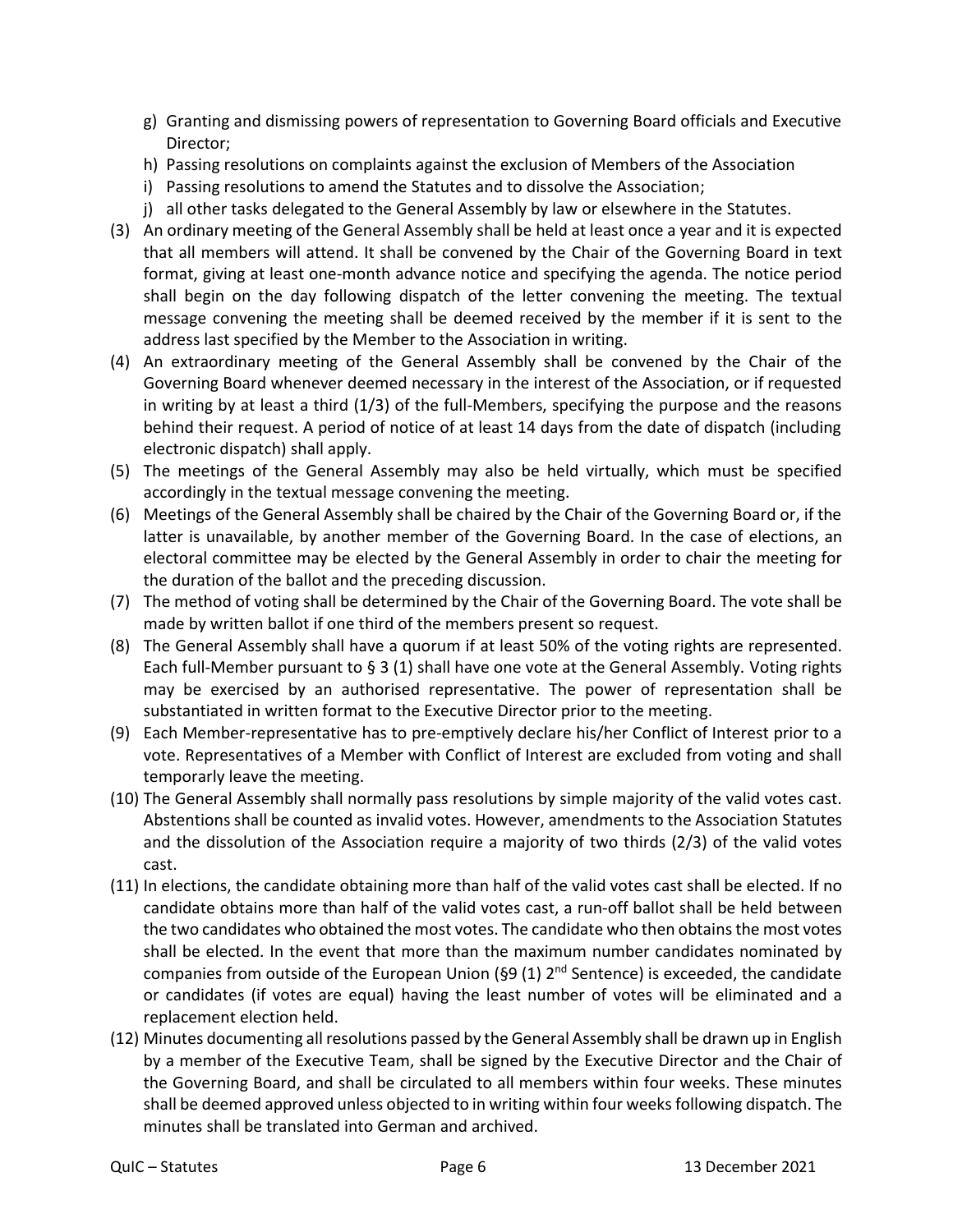#### **§ 9 Governing Board**

- (1) The Governing Board shall consist of up to 15 members: The Chair, two Vice-Chairs, the Treasurer and up to eleven other members of the Governing Board (Ordinary Members). There is a maximum number of members of the Governing Board nominated by full-members with headquarters outside of a member state of the European Union, depending on the total number of Governing Board members: From 3 to 5 members, this maximum number is 1; from 6 to 9, the maximum number is 2; from 10 to 15, the maximum number is 3.
- (2) Within the meaning of § 26 BGB, the Governing Board comprises four members who are legal representatives: the Chair, the Vice-Chairs and the Treasurer. The Governing Board shall legally represent the Association, including representation in and out of court. Two legal representative members of the Governing Board together have joint power of representation. Each member of the interim Governing Board is allowed to register the association.
- (3) The members of the Governing Board are only liable to the Association for intentional or grossly negligent conduct. If members of the Governing Board are called upon by third parties on the basis of their work on the Governing Board, the Association shall inexempt the affected member of the Board of these claims, unless the member of the Governing Board acted intentionally or through gross negligence.
- (4) The Governing Board shall be elected by the General Assembly from among the representatives of the full members of the Association for a term of two years from the date of election. Reelection to the same position (Chair, Vice-Chair, Treasurer, Ordinary Member) is possible once. Each member of the Governing Board shall be elected individually. Membership of the Governing Board is personal, no substitution is permitted.
- (5) Members of the Governing Board are elected from individuals nominated by full members. If the individual leaves their nominating full member, then he or she shall also automatically leave the Governing Board.
- (6) If a member of the Governing Board resigns early or is another way permanently not able to fulfil his/her duties as member of the Governing Board, the Governing Board may appoint a successor for the remaining term of office of the departing member. Such an appointment shall be ratified by the General Assembly.
- (7) The Governing Board shall be responsible for all affairs of the Association, unless entrusted to another constituent body of the Association by its Statutes. Its responsibilities shall include:
	- a) preparing and convening the General Assembly and setting the agenda for the meeting;
	- b) Preparation of the budget, the annual accounts and the annual report;
	- c) implementing resolutions of the General Assembly;
	- d) appointing the Executive Team;
	- e) setting up and stopping working groups, appointing its leads;
	- f) Determining the by-laws of the Association, such as: membership fee regulations, rules of procedure;
	- g) determining the membership fees for the next fiscal year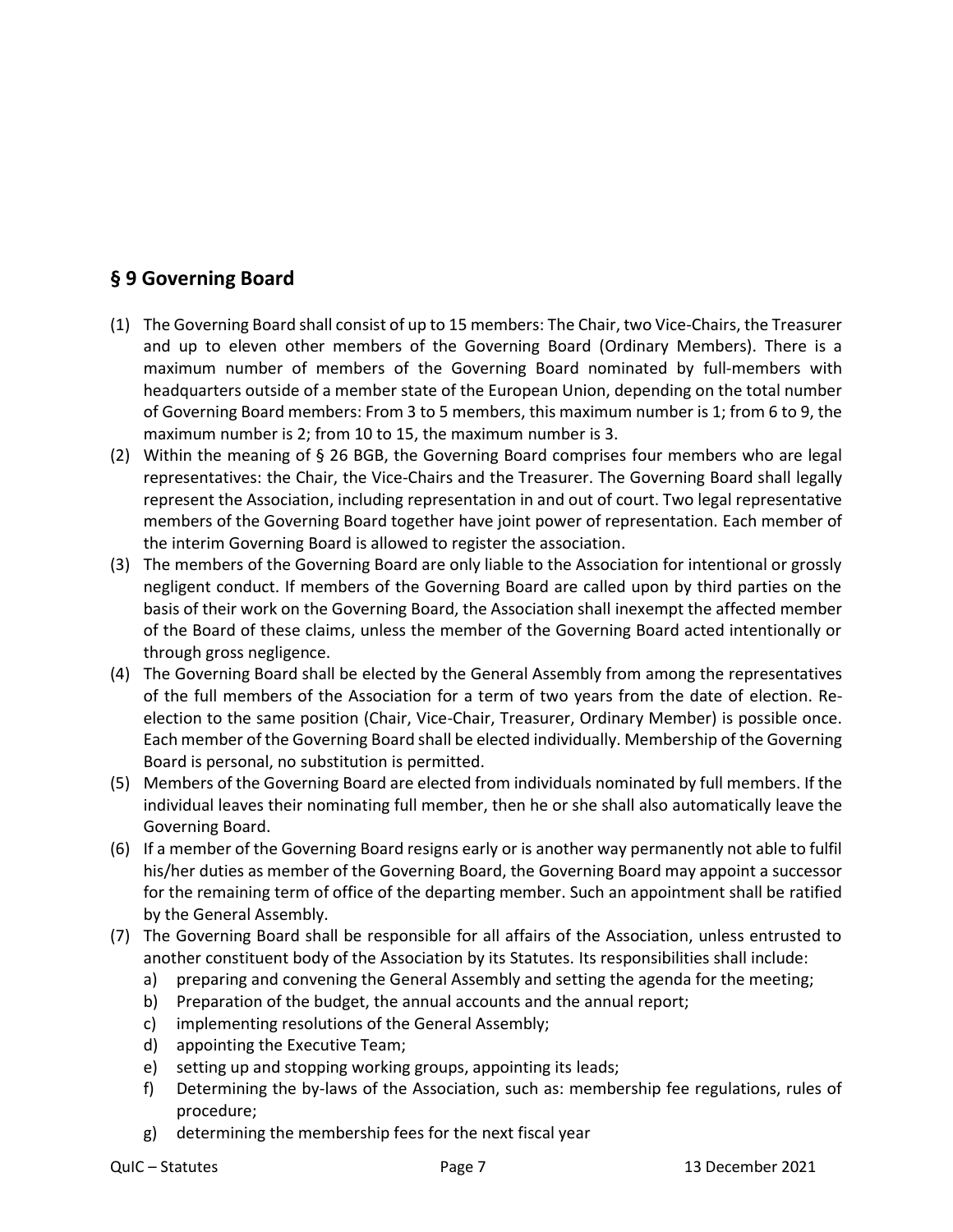- (8) In all matters of particular importance, the Governing Board shall obtain a resolution from the General Assembly.
- (9) An ordinary meeting of the Governing Board shall be held at least once in every quarter of the year and it is expected that all members will attend. It shall be convened by the Chair of the Governing Board in text format, giving at least two weeks advance notice.
- (10) The Chair of the Governing Board is entitled to call for an extraordinary meeting of the Governing Board whenever deemed necessary in the interest of the Association.
- (11) The meetings of the Governing Board may also be held virtually, including electronic voting or video-call. It is also permitted to participate and vote in a physical meeting by video or telephone conference provided that members can be identified, can participate directly to the deliberations held during the meeting and can exercise their voting right.
- (12) The Executive Director shall be invited to all Governing Board Meetings as recorder.
- (13) Considering the strong link between the Association and the EU Quantum Flagship program, the Chair of the Quantum Community Network (QCN) shall be invited to all Governing Board Meetings as observer.
- (14) The Governing Board can decide to invite further advisors or observers to one or more meetings, or part of a Governing Board meeting if this is deemed relevant.
- (15) The Governing Board shall have a quorum if at least half of its members are present, at least two of which must be legal representative members in accordance with § 26 of the German Civil Code (BGB). Resolutions shall be adopted by a majority of all valid votes cast, with the Chair or, in the latter's absence, the Vice-Chair chairing the meeting, having the casting vote in the event of a tie.
- (16) Each member of the Governing Board has to pre-emptively declare his/her Conflict of Interest prior to a vote. Members with Conflict of Interest are excluded from voting and shall temporarily leave the meeting.
- (17) The Governing Board may pass resolutions by circular. This may also be executed with the use of an electronic voting system.
- (18) Minutes documenting the resolutions passed by the Governing Board shall be drawn up by the Executive Director, unless otherwise stipulated by the Chair. These minutes shall be deemed approved unless objected to in writing within four weeks following dispatch.

#### **§ 10 Auditing**

- (1) For each financial year, the General Assembly appoints an auditor and, if needed, a deputy auditor, who shall not be members of the Governing Board or employees of the Association. The auditor examines the accounts and the annual accounts, reports on the audit results in the General Assembly and makes a recommendation for a decision on the discharge of the Governing Board.
- (2) The re-election of the auditor and the deputy auditor shall be permitted.

#### **§ 11 Dissolution of the Association**

In the event of the dissolution or cancellation of the Association or the loss of tax-advantaged purposes, the assets of the association shall be transferred to a legal person governed by public law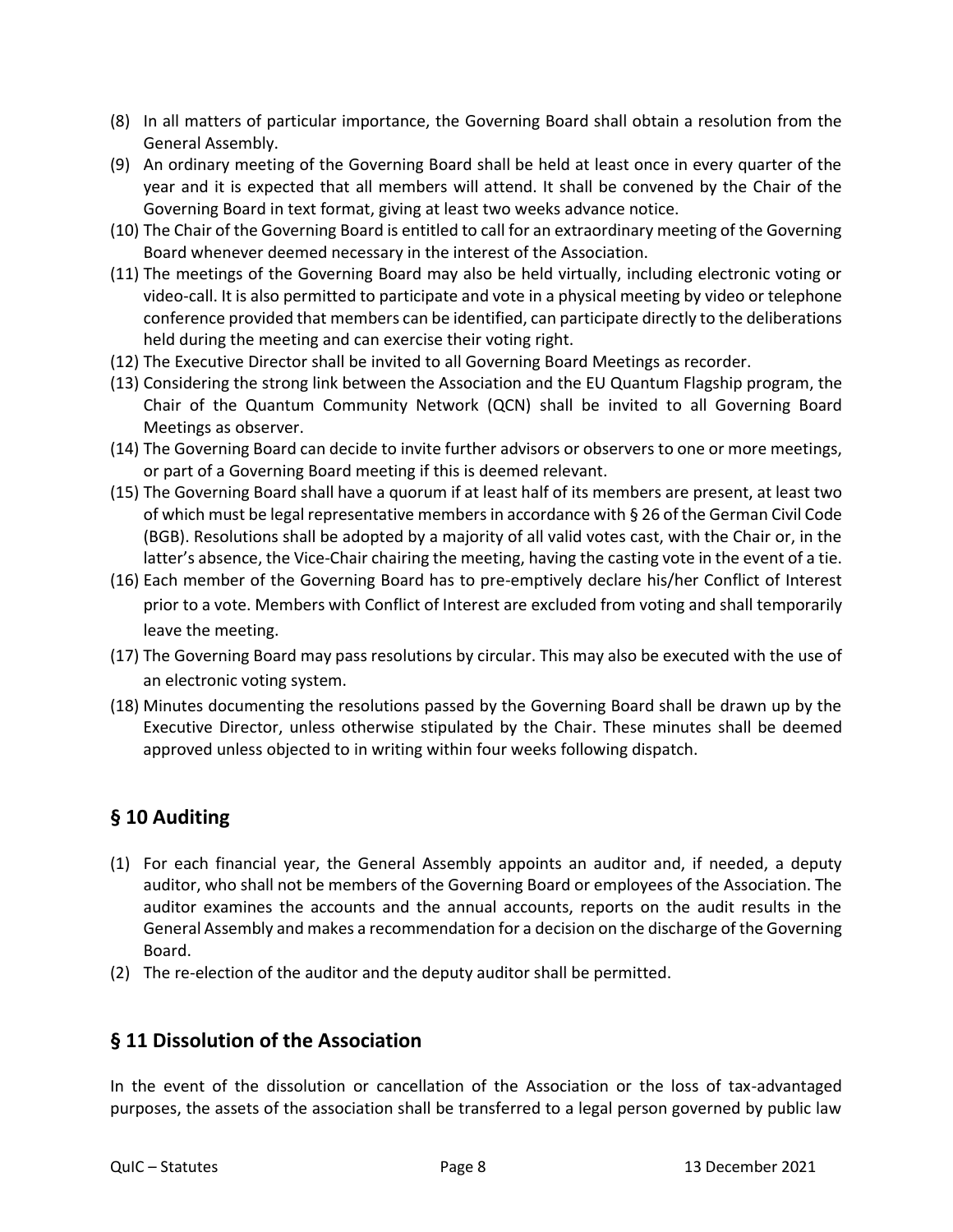or other tax-advantaged body for use for the promotion of science and research in the field of Quantum Technologies.

### **§ 12 By-laws**

Separate by-laws (rules of procedure, membership fee regulations, etc.) may be adopted to regulate the business of the Association. Regulations are made by the Governing Board by a corresponding majority (§ 9) or a body designated by it for this purpose draws up the regulations and submits them to the Governing Board for a decision.

In case of discrepancies between the Bylaws and these statutes, the latter shall prevail.

#### **§ 13 Anti-corruption and influence peddling**

With regard to any activities related to QuIC, the Members shall always act in accordance with the national and foreign laws and regulations applicable to the prevention and detection of risks of corruption and influence peddling.

Whether directly or via third parties, neither Member shall propose to any person, or shall accept from any person, any offer, promise, donation, gift or benefit of any kind which would be linked to a misuse that would be made by that person, or that has already been made by that person, of his/her real or supposed influence with a view to obtaining, for itself or for others, a distinction, a job, a contract or any other favourable decision.

Neither Member shall solicit or accept for itself any offer, promise, donation, gift or benefit of any kind, for the purpose of misusing its influence with a view to making or obtaining any favourable decision.

The Members shall each enforce and maintain appropriate internal codes, policies and procedures to ensure compliance with the abovementioned regulations and principles as well as those of corporate social responsibility.

Members have the extraordinary right to resign from the Association with immediate effect in case of violation, by another Member, of any provision of this §13.

#### **§ 14 Language**

The working language of the Association shall be English.

These Statutes shall be written in the German and English language. In case of a dispute relating to the Statutes between the Members, the German version of the Statutes shall prevail. Towards third parties the official published German version is the only relevant version.

#### **§ 15 Applicable Law**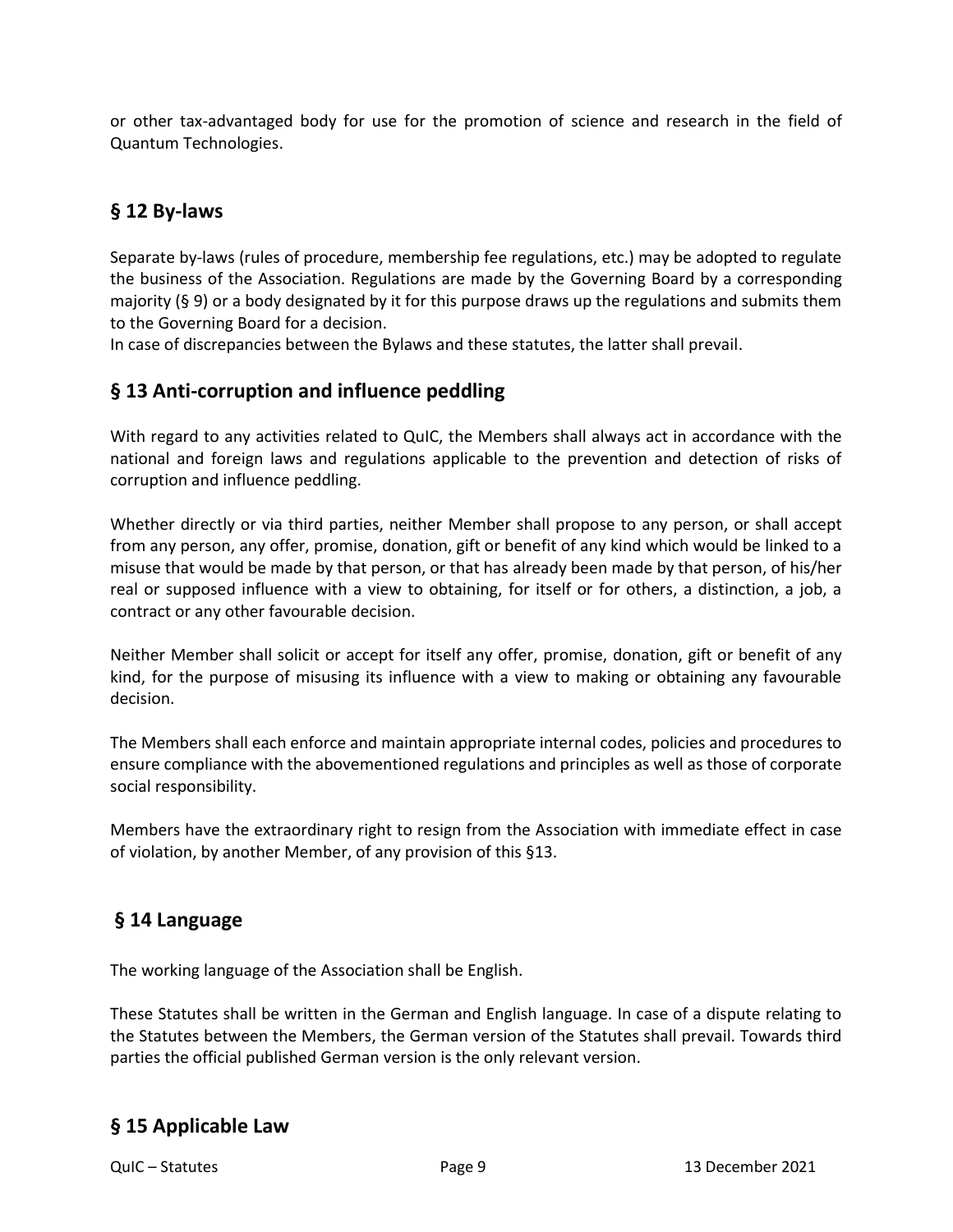These Statutes are subject to German law and should be interpreted on such.